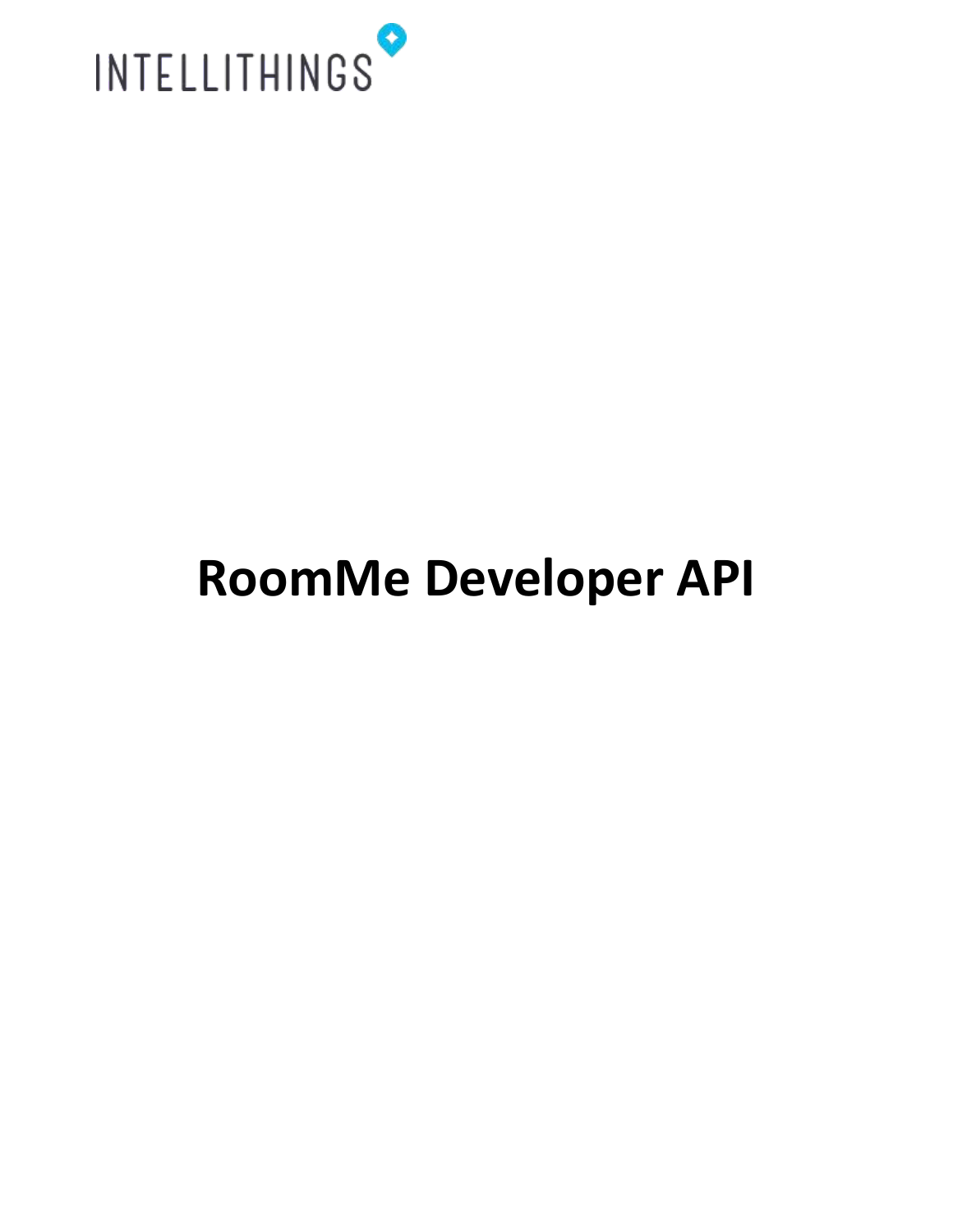# INTELLITHINGS

### Table of Contents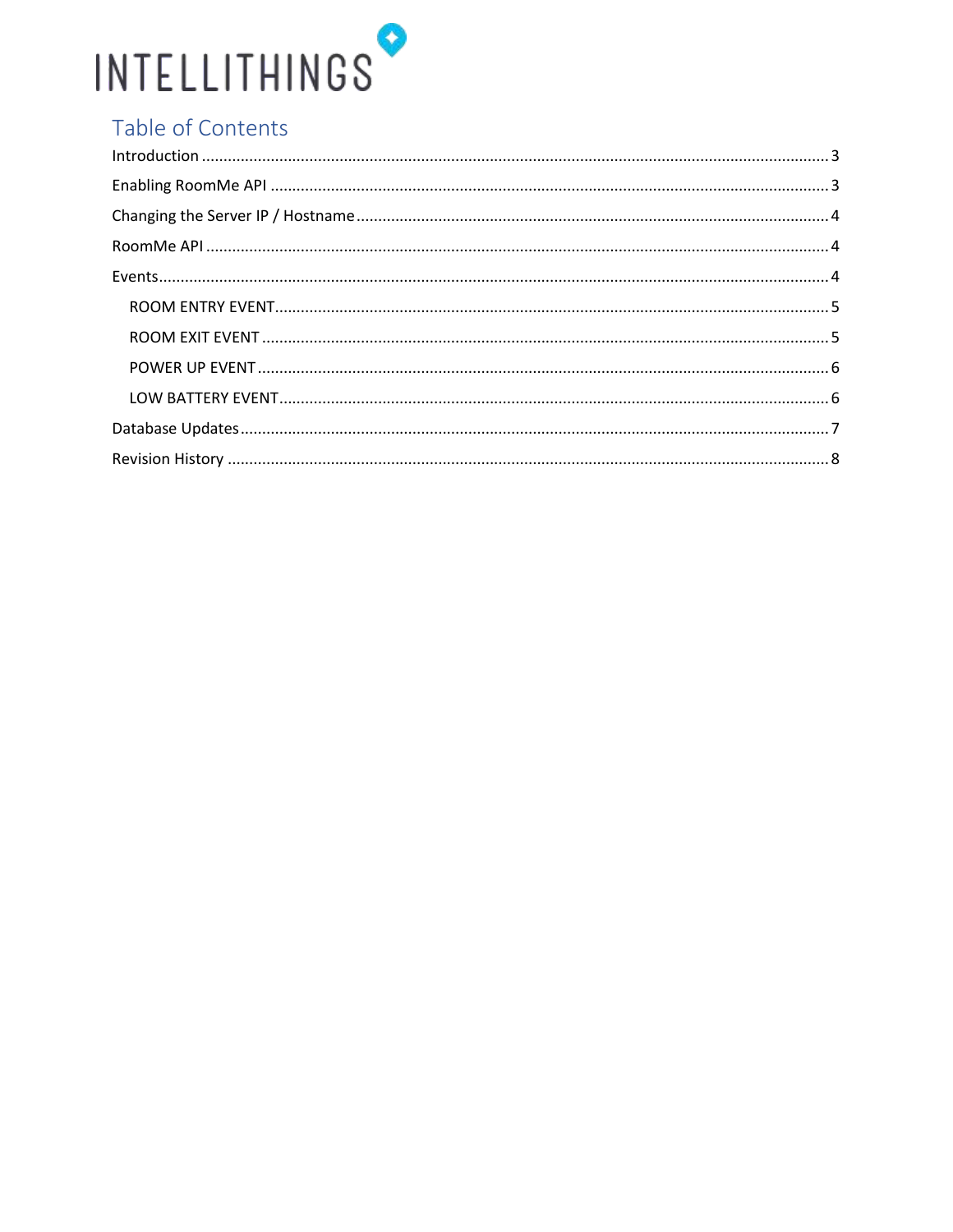

#### <span id="page-2-0"></span>Introduction

RoomMe by Intellithings is the first smart home Personal Location Sensor (PLS) that leverages patented presence sensing technology to make room-to-room, person-specific smart home automations a reality. RoomMe is not a replacement for existing smart home systems—instead, it exists as an additional layer over the installed smart home devices. By identifying the person in the room using the unique Bluetooth signature of a matched smartphone, RoomMe adds a layer of intelligence that is lacking in smart home devices—the ability to sense who is and isn't in each room to create and trigger personalized smart home scenes based on identified room location of specific people.

We recommend viewing these videos to better understand how RoomMe operates:

[How RoomMe Works](https://youtu.be/ID-5_H2XQlA)

[Sensor Positioning Explained](https://youtu.be/HwaCzxzPQKY)

The RoomMe Developer API enables developers to take advantage of the room level presence information provided by RoomMe to develop their own personalized products, services and apps, that personalize themselves to the people in the room.

#### <span id="page-2-1"></span>Enabling RoomMe API

RoomMe API is enabled by defining an External Link component on the RoomMe App. Once the External Link is set, the app starts sending HTTP based updates to the set server address.

To enable during the initial setup of RoomMe:

- 1. At Smart Device Definition stage of the setup, select "External Link". And click Next.
- 2. In the Remote Address field, enter the IP address / Hostname of the server where RoomMe will send room location updates.
- 3. Click SAVE.

To enable the API on an existing RoomMe setup:

- 1. Go to Settings -> Smart Devices.
- 2. select "External Link". And click Next.
- 3. In the Remote Address field, enter the IP address / Hostname of the server where RoomMe will send room location updates.
- 4. Click SAVE.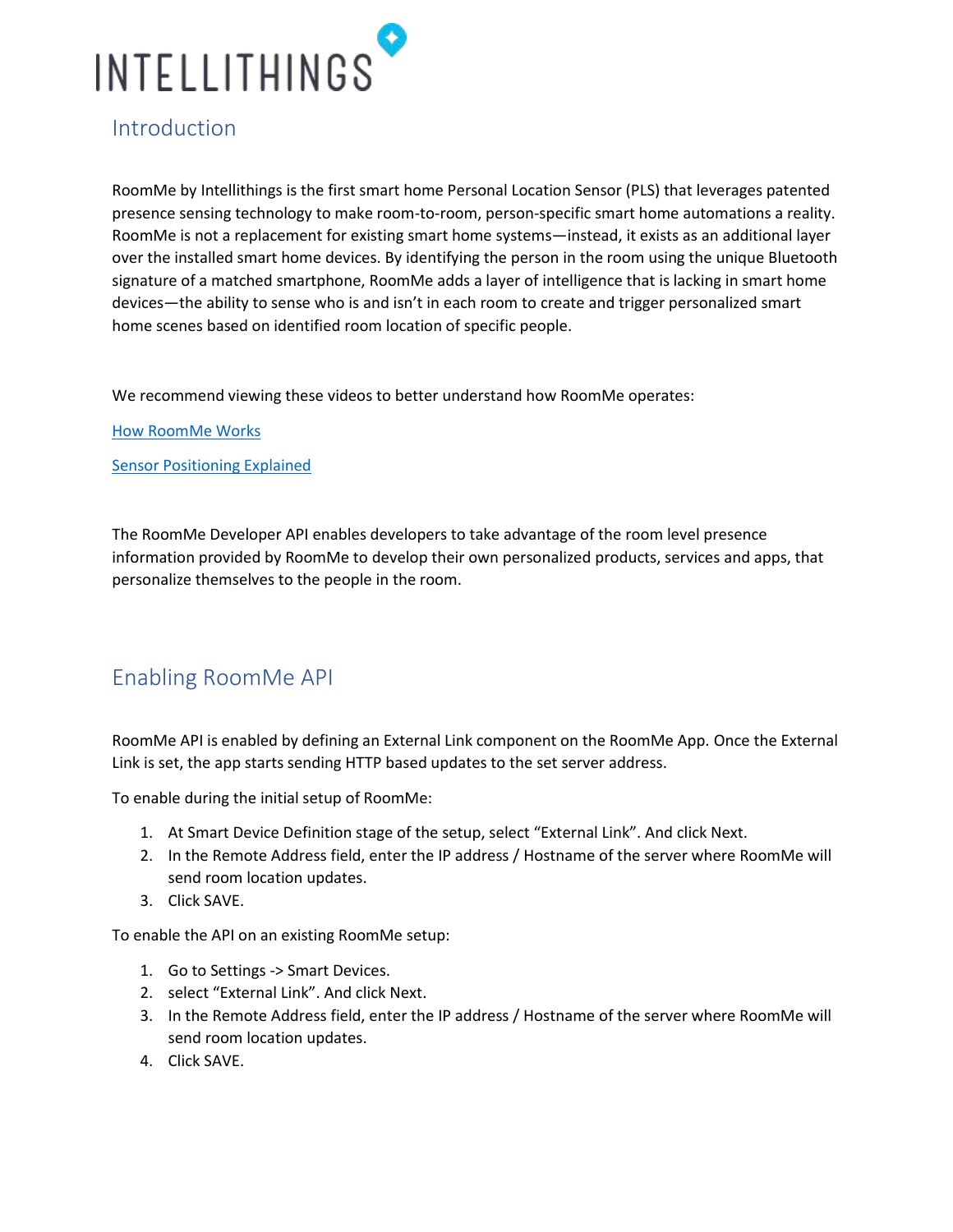# INTELLITHINGS

**Note: If the API is enabled on an existing system, you'll need to re-install RoomMe on all family member's smartphones (except for the admin's phone on which the External Link was defined).**

#### <span id="page-3-0"></span>Changing the Server IP / Hostname

- 1. Go to Settings -> Smart Devices.
- 2. select "External Link". And click Next.
- 3. In the Remote Address field, enter the new IP address / Hostname of the server where RoomMe will send room location updates.
- 4. Click SAVE.

#### <span id="page-3-1"></span>RoomMe API

The RoomMe API is a simple one-way API interface. Each message is sent as an HTTP Post to the address defined in the External Link on the RoomMe app. The payload itself is a json object.

There are 2 types of messages

- 1. Events
- 2. Database Updates

#### <span id="page-3-2"></span>Events

Events are Sensor (PLS) initiated updates to the RoomMe app that trigger updates via the External Link interface.

The payload is a json object. In all events, the type field is "Event". In addition, the packet holds the User Id and Name, the Room Name and the Sensor Id from which the event was generated.

The field 'event' holds the event type and additional information relevant to the event.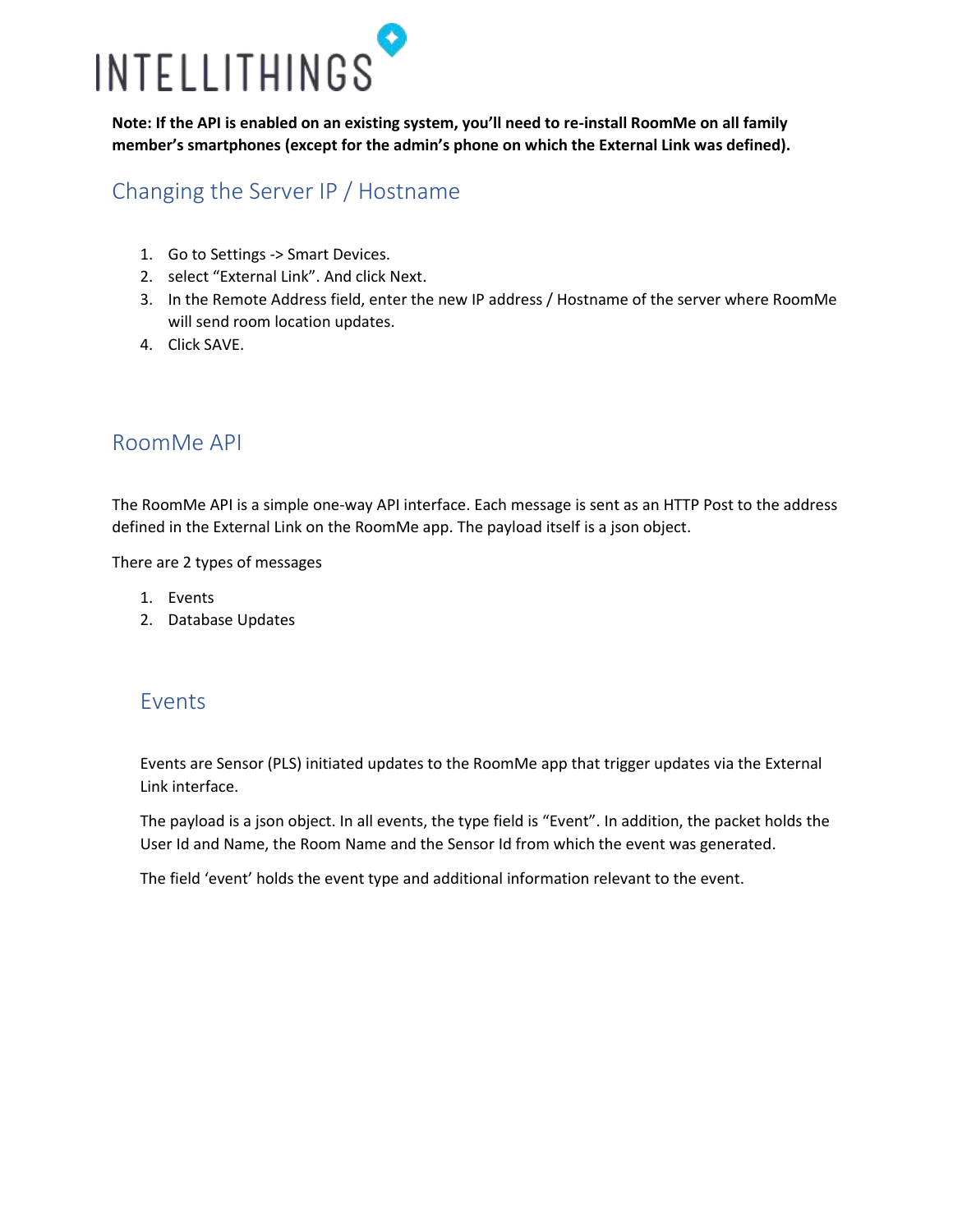

#### <span id="page-4-0"></span>ROOM ENTRY EVENT

The room entry event is triggered in two cases:

- 1. When the PLS identifies entry of a known user (smartphone) and connects to the RoomMe app on the smartphone to update it with the current room location. The event information name is "RoomEntry" and "InControl" indicates whether the user has control priority over the room.
- 2. When the PLS identifies that the user who used to control the room left the room, it connects to the RoomMe app on the smartphone of the user who's now in control. The event information will be the same as in case 1, but "InControl" will now be set to true.

```
{
   "type": "Event",
   "userId": 0,
   "userName": "Joe",
   "roomName": "Living Room",
   "sensorId": "98072D0B9B72",
   "event": {
           "name": "RoomEntry",
           "inControl": true
   }
}
```
User Id – Numeric value from 0-31 | inControl – Boolean (true/false)

#### <span id="page-4-1"></span>ROOM EXIT EVENT

{

}

The room exit event is triggered when the PLS identifies that the user moved to another room entered another room with a PLS). The "lastInRoom" flag tells if there are no other users in the room. You'll want to consider this information when deciding about exit related operations, in case that there should be a different behavior when there are still people in the room vs when the user is the last person in the room.

```
"type": "Event",
"userId": 0,
"userName": "Joe",
"roomName": "Living Room",
"sensorId": "98072D0B9B72",
"event": {
       "name": "RoomExit",
       "lastInRoom": true
}
```
lastInRoom – Boolean (true/false) was this phone the last one in the room.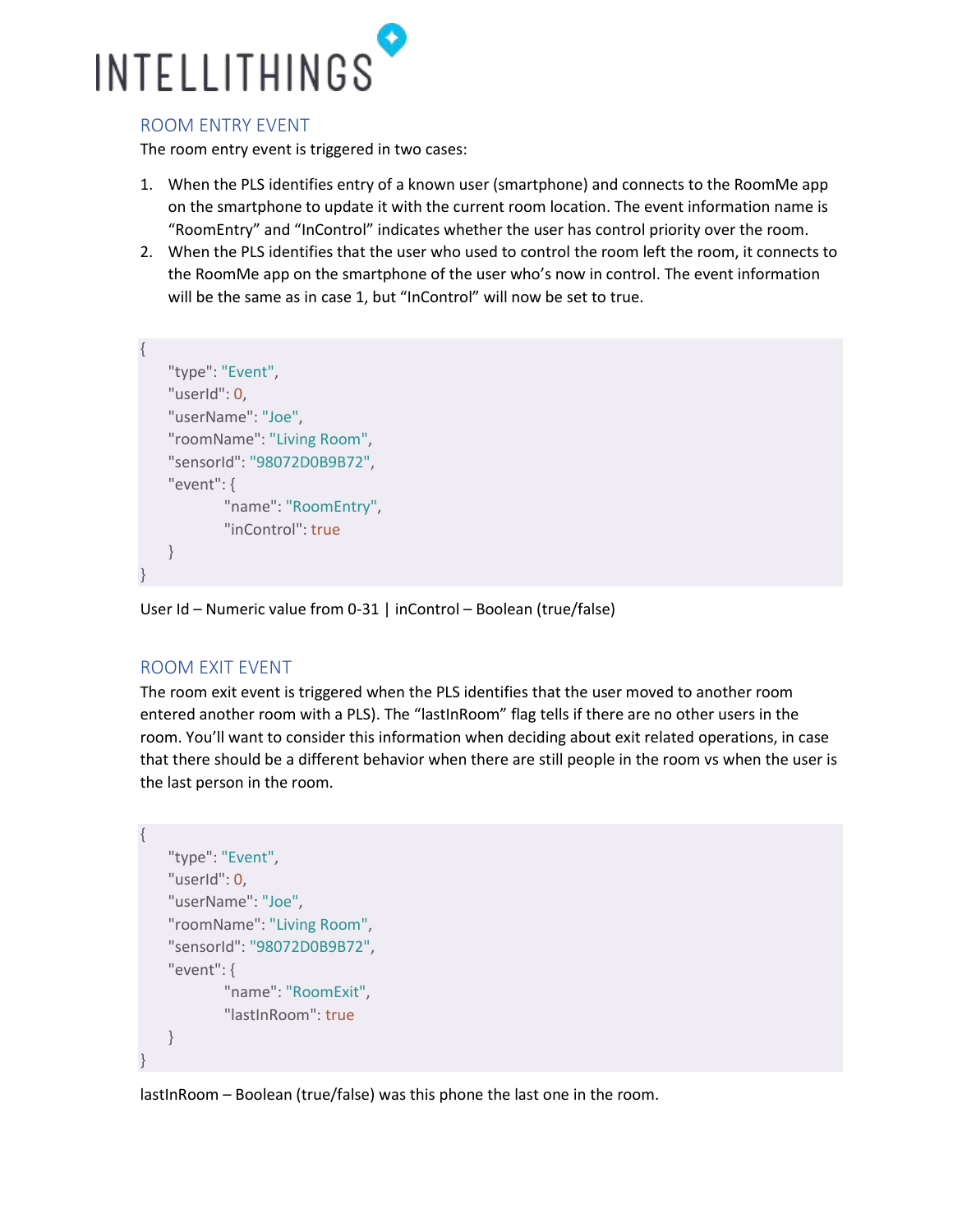

#### <span id="page-5-0"></span>POWER UP EVENT

After a PLS boots up, it sends a power-up message to the RoomMe app on the first user (smartphone) that enters. Power-Up events happen after battery replacement, a firmware update or a physical reset.

In the power up message you can find the PLS firmware version.

```
{
   "type": "Event",
   "userId": 0,
   "userName": "Joe",
   "roomName": "Living Room",
   "sensorId": "98072D0B9B72",
   "event": {
           "name": "PowerUp",
           "version": "1.9"
   }
}
```
#### <span id="page-5-1"></span>LOW BATTERY EVENT

A low battery event is sent when the PLS battery voltage drops to a certain level, indicating that the batteries need to be replaced. The low battery event will be sent one to each known smartphone.

```
{
   "type": "Event",
   "userId": 0,
   "userName": "Joe",
   "roomName": "Living Room",
   "sensorId": "98072D0B9B72",
   "event": {
           "name": " LowBattery",
   }
}
```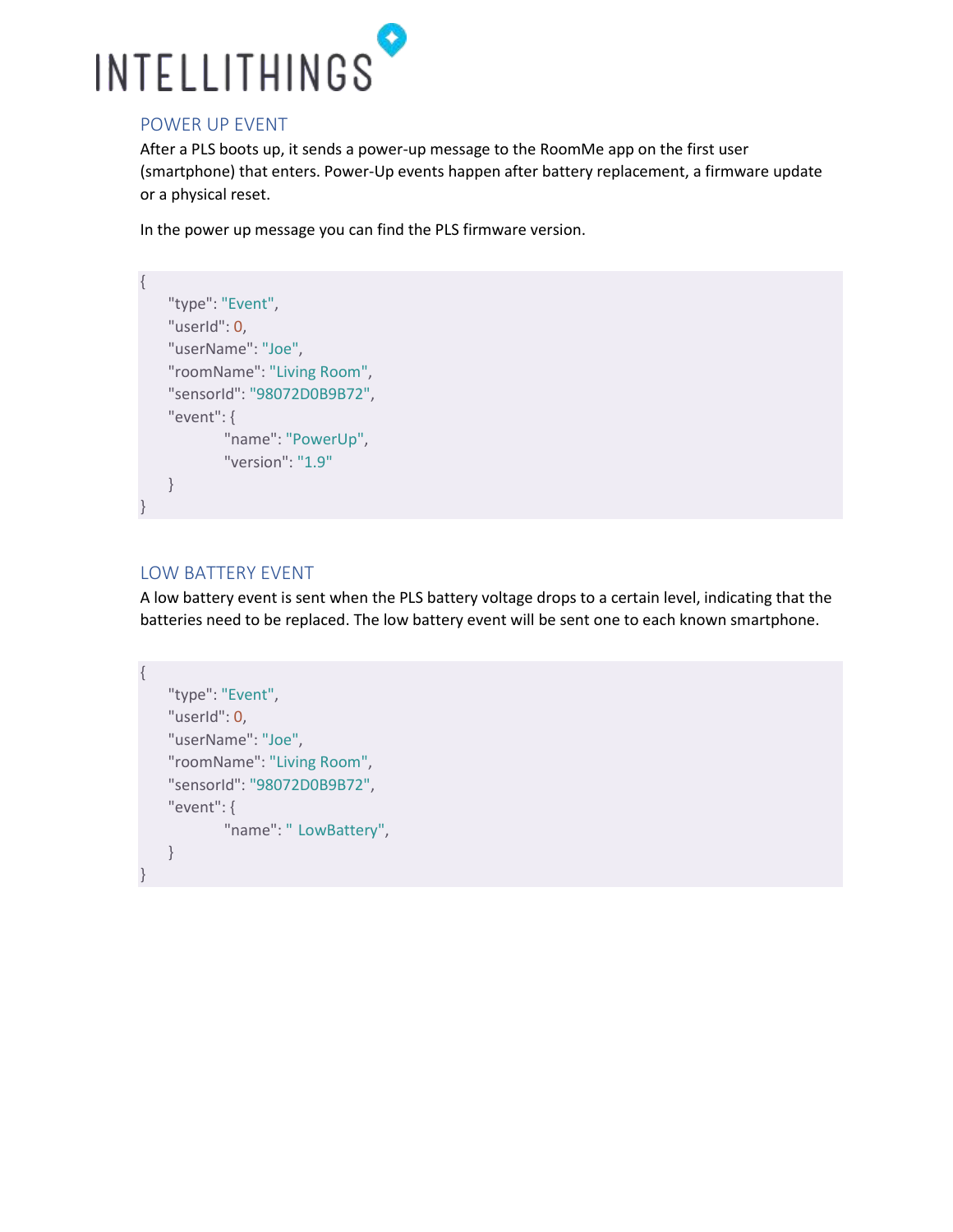

#### <span id="page-6-0"></span>Database Updates

Database updates enables you to get the information about users, user types, rooms and sensors as they are defined in the RoomMe system.

Whenever the RoomMe admin performs changes to the system, it goes through a sensor update stage, moving around all rooms and uploading the database to the sensors. During this process, the list of users and rooms is also pushed via the External Link interface.

The packet contains type "Database", and array of users and an array of rooms. Each user has User Id, Name and Type (Child/Parent).

Rooms have Name, Sensor Id and the defined Room Master of the room (the user who has top control priority for a room), if a room master is defined.

```
{
    "type": "Database",
    "users": [{
            "userId": 0,
           "name": "Joe",
            "userType": "Parent"
   }, {
           "userId": 2,
            "name": "Shahar",
            "userType": "Child"
   }],
   "rooms": [{
            "name": "Living Room",
            "sensorId": "98072D0B9B72",
            "roomMaster": -1
   }]
}
```
roomMaster – the user Id of the room master or ( -1 ) for no room master. userType – the type of the user – "Child" or "Parent"